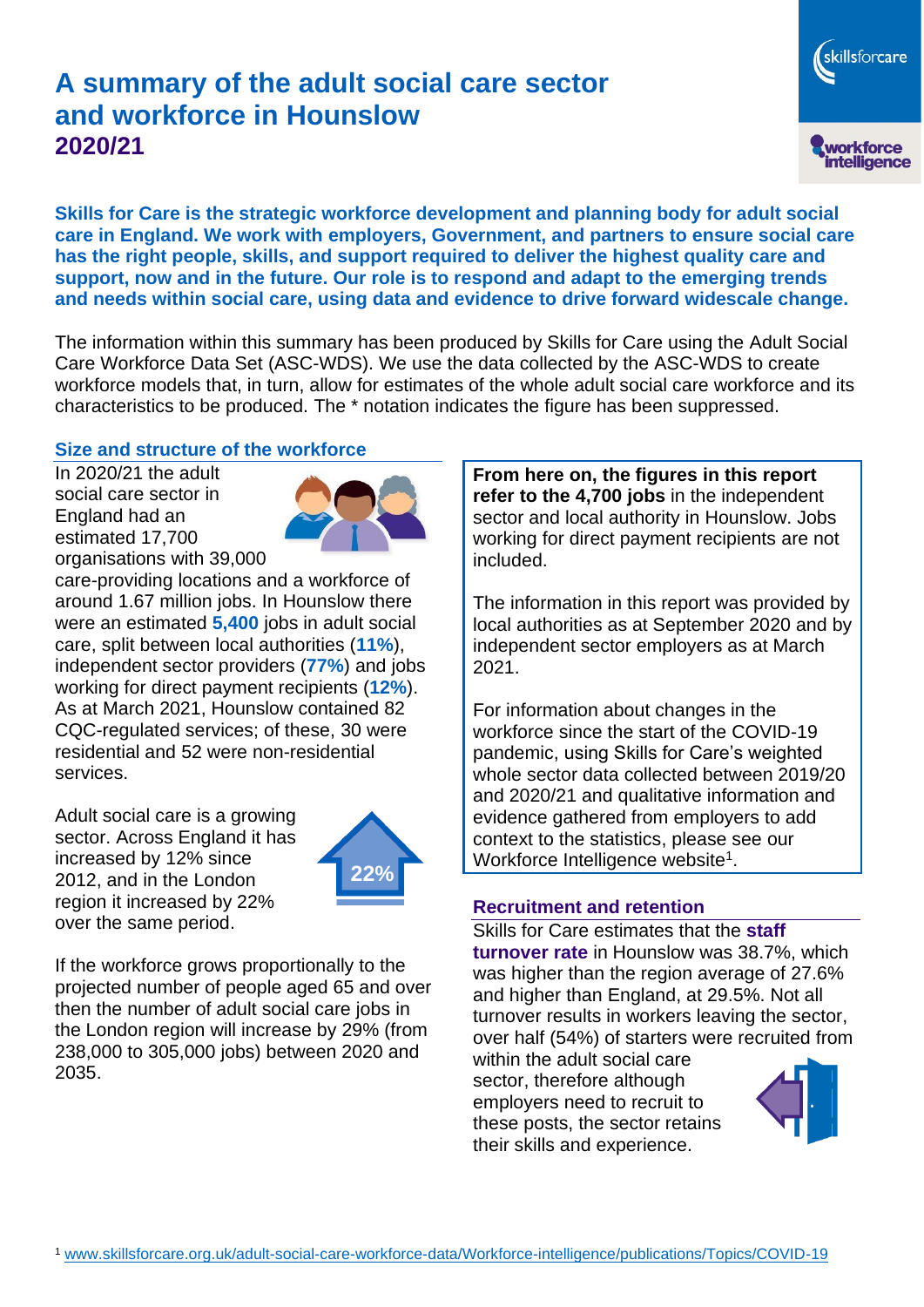Adult social care has an experienced 'core' of workers. Workers in Hounslow had on average **8.2 years of experience in the sector** and 79% of the workforce had been working in the sector for at least three years.

Using both workforce intelligence evidence and our links with employers and stakeholders across England, we know that recruitment and retention is one of the largest issues faced by employers. We have many resources and tools available to help, for example the 'Values-based recruitment and retention toolkit'<sup>2</sup> and 'Seeing potential: widen your talent pool'. <sup>3</sup> For more information please visit: [www.skillsforcare.org.uk/recruitment-retention](http://www.skillsforcare.org.uk/recruitment-retention)

#### **Employment information**

We estimate Hounslow had **4,700** adult social care jobs employed in the local authority and independent sectors. These included 325 managerial roles, 200 regulated professionals, 3,600 direct care (including 3,100 care workers), and 600 othernon-care proving roles.

The average number of **sickness days** taken in the last year in Hounslow was 7.2, (8.5 in London and 9.5 across England). With an estimated directly employed workforce of 4,300, this would mean employers in Hounslow lost approximately **31,000 days to sickness in 2020/21**. In England levels of staff sickness have nearly doubled over the course of the pandemic between 2019/20 and 2020/21, in total around 6 million extra days were lost to sickness than in the year before.

Around half (50%) of the workforce in Hounslow were on zero-hours contracts. Around a half (51%) of the workforce usually worked full-time hours and 49% were parttime.

### **Chart 1. Proportion of workers on zero hours contracts by area**

| England  | 25% |     |
|----------|-----|-----|
| London   |     | 42% |
| Hounslow |     | 50% |

### **Workforce demographics**

The majority (83%) of the workforce in Hounslow were female, and the average age was 44.5 years old. Workers aged



24 and under made up 7% of the workforce and workers aged over 55 represented 24%. Given this age profile approximately 1,100 people will be reaching retirement age in the next 10 years.

Nationality varied by region, in England 83% of the workforce identified as British, while in the London region this was 63%. An estimated 67% of the workforce in Hounslow identified as British, 15% identified as of an EU nationality and 19% a non-EU nationality, therefore there was a higher reliance on non-EU than EU workers.

### **Pay**



Table 1 shows the full-time equivalent annual or hourly pay rate of selected job roles in Hounslow (area), London (region) and England. All figures

represent the independent sector as at March 2021, except social workers which represent the local authority sector as at September 2020. At the time of analysis, the National Living Wage was £8.72.

#### **Table 1. Average pay rate of selected job roles by area**

|                                 | <b>England</b> | Region  | Area    |
|---------------------------------|----------------|---------|---------|
| Full-time equivalent annual pay |                |         |         |
| Social Worker <sup>†</sup>      | £37,100        | £44,500 | £44,900 |
| Registered nurse                | £33,600        | £34,700 | £33,000 |
| Hourly pay                      |                |         |         |
| National Living<br>Wage         | £8.72          | £8.72   | £8.72   |
| Senior care worker              | £10.00         | £10.43  | £10.74  |
| Care worker                     | £9.29          | £9.70   | £10.05  |
| Support and<br>outreach         | £9.53          | £10.19  | £10.14  |

†Local authority social workers only.

Please note that pay varies by sector, with local authority pay generally being higher than independent sector pay.